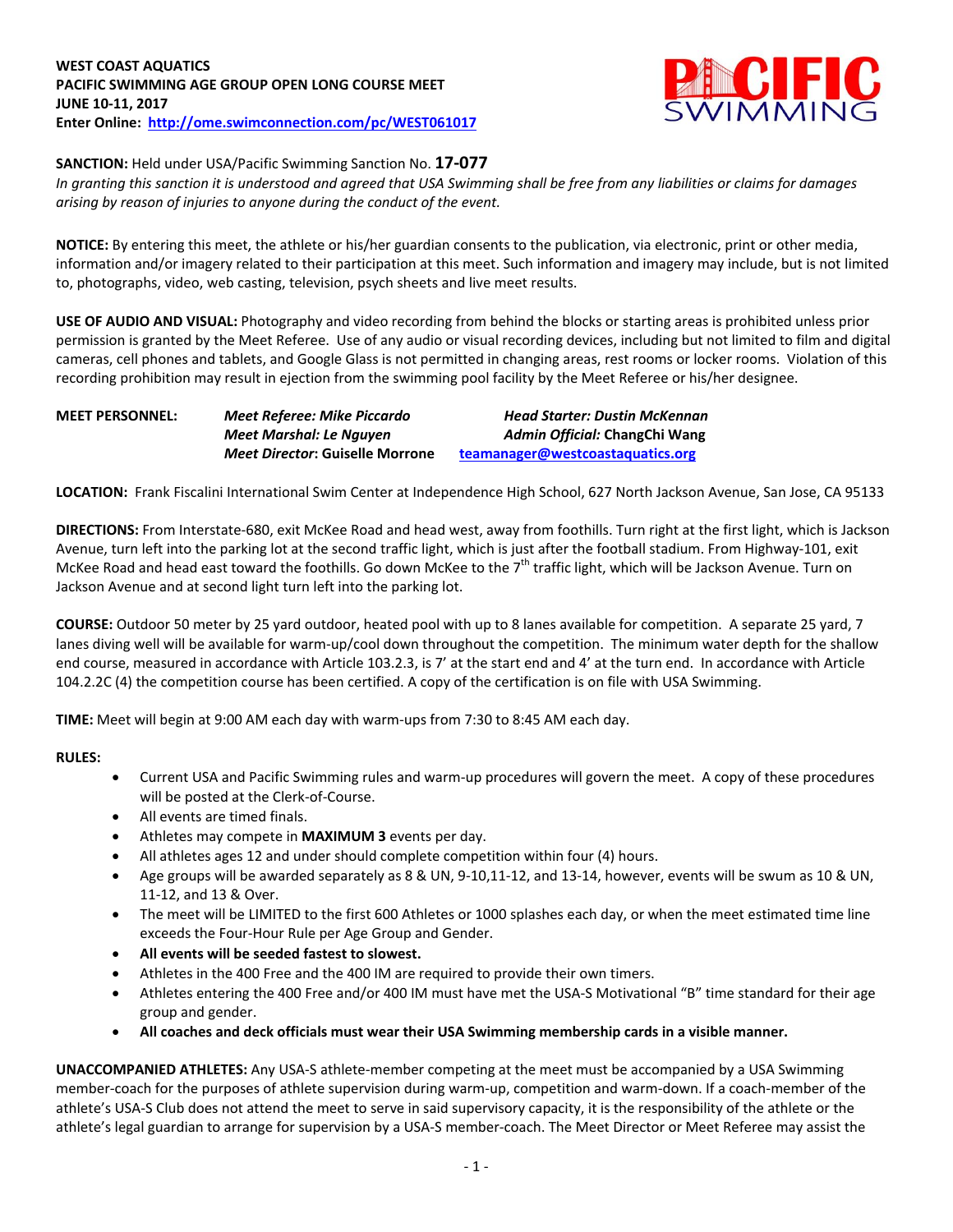athlete in deciding for such supervision; however, it is recommended that such arrangements be made in advance of the meet by the athlete's USA-S Club Member-Coach.

**RACING STARTS:** Athletes must be certified by a USA-S member-coach as being proficient in performing a racing start, or must start the race in the water. It is the responsibility of the athlete or the athlete's legal guardian to ensure compliance with this requirement.

## **RESTRICTIONS:**

- Smoking and the use of other tobacco products is prohibited on the pool deck, in the locker rooms, in spectator seating, on standing areas and in all areas used by athletes, during the meet and during warm-up periods.
- Sale and use of alcoholic beverages is prohibited in all areas of the meet venue.
- No glass containers are allowed in the meet venue.
- No propane heater is permitted except for snack bar/meet operations.
- All shelters must be properly secured.
- Changing into or out of swimsuits other than in locker rooms or other designated areas is prohibited.
- Destructive devices, to include but not limited to, explosive devices and equipment, firearms (open or concealed), blades, knives, mace, stun guns and blunt objects are strictly prohibited in the swimming facility and its surrounding areas. If observed, the Meet Referee or his/her designee may ask that these devices be stored safely away from the public or removed from the facility. Noncompliance may result in the reporting to law enforcement authorities and ejection from the facility. Law enforcement officers (LEO) are exempt per applicable laws.
- Operation of a drone, or any other flying apparatus, is prohibited over the venue (pools, athlete/coach areas, spectator areas and open ceiling locker rooms) any time athletes, coaches, officials and/or spectators are present.
- **No tents will be allowed on the pool deck, other than Coaches' Tents.**

# **ELIGIBILITY:**

- Athletes must be current members of USA-S and enter their name and registration number on the meet entry card as they are shown on their Registration Card. If this is not done, it may be difficult to match the athlete with the registration and times database. The meet host will check all athlete registrations against the SWIMS database and if not found to be registered, the Meet Director shall accept the registration at the meet (a \$10 surcharge will be added to the regular registration fee). Duplicate registrations will be refunded by mail.
- Athletes in the "A" Division must have met at least the listed USA Swimming Motivational "A" minimum time standard. Athletes in the "B" Division must have met at least the listed "B" time standard. All entry times slower than the listed "B" time standard will be in the "C" Division.
- Entries with **"NO TIME"** will be accepted, **with the exception of the 13 & Over and 11-12 400 IM and 400 Free**. All athletes competing in either the 400 IM or 400 Free must have met the minimum B time standard for their age group and gender (**use the following URL to find the time standards: [http://www.pacswim.org/swim-meet](http://www.pacswim.org/swim-meet-times/standards)[times/standards\)](http://www.pacswim.org/swim-meet-times/standards).** Athletes may qualify for these two events using either the conforming long course meters or non-conforming short course yards or short course meters time standards.
- Entry times submitted for this meet will be checked against a computer database and may be changed in accordance with Pacific Swimming Entry Time Verification Procedures.
- Disabled athletes are welcome to attend this meet and should contact the Meet Director or Meet Referee regarding any special accommodations on entry times and seeding per Pacific Swimming policy.
- The athlete's age will be the age of the swimmer on the first day of the meet.

**ENTRY PRIORITY:** Athletes from Zone 1 South teams entering online must do so by **11:59 PM, Wednesday, May 17th** to receive priority acceptance to the meet. Surface mail entries must be postmarked by **Monday, May 15th** to receive priority acceptance to the meet. No athletes other than those from Zone 1 South may enter the meet until the preference period has concluded.

**ENTRY FEES:** \$4.00 per event plus a \$10.00 participation fee per athlete. Entries will be rejected if payment is not sent at time of request. No refunds will be made, except mandatory scratch downs.

**ONLINE ENTRIES:** To enter online go to **<http://ome.swimconnection.com/pc/WEST20170610>** to receive an immediate entry confirmation. This method requires payment by credit card. Swim Connection, LLC charges a processing fee for this service, equal to \$1 per athlete plus 5% of the total Entry Fees. Please note that the processing fee is a separate fee from the Entry Fees. If you do not wish to pay the processing fee, enter the meet using a mail entry. **Entering online is a convenience, is completely voluntary, and is in no way required or expected of an athlete by Pacific Swimming.** Online entries will be accepted through **Wednesday, May 31st .**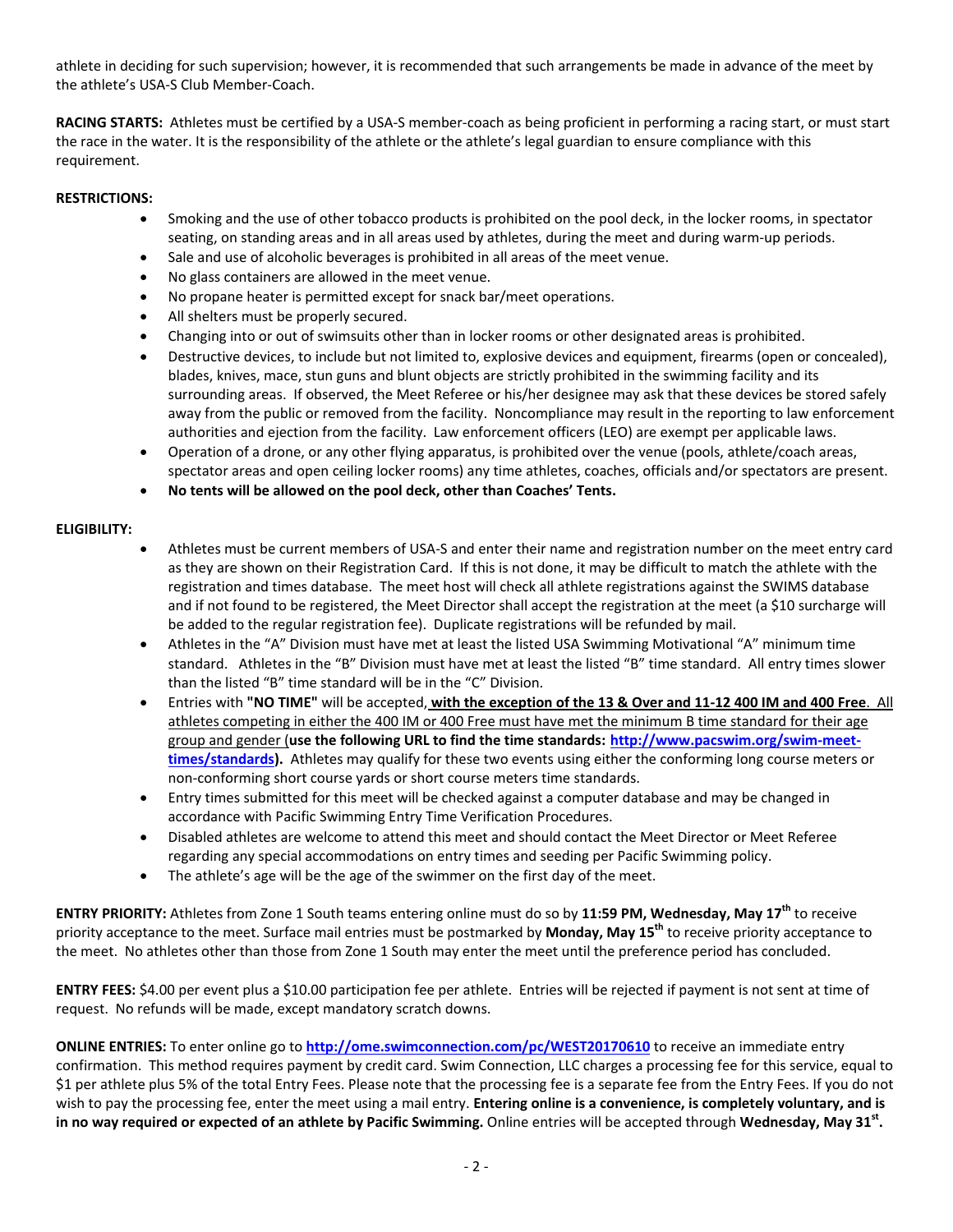**MAILED OR HAND DELIVERED ENTRIES**: Entries must be on the attached consolidated entry form. Forms must be filled out completely and printed clearly with athlete's best time. Entries must be postmarked by midnight, **Tuesday, May 30th** or hand delivered by 6:30 p.m. **Wednesday, May 31st .** No late entries will be accepted. **Make check payable to**: **West Coast Aquatics**

## **Mail/Hand deliver entries to: Guiselle Morrone/West Meet Director 6317 Grand Oak Way San Jose, CA 95135**

**CHECK-IN:** The meet will be deck seeded. Athletes must check-in at the Clerk-of-Course. No event shall be closed more than 30 minutes before the scheduled start of the session. Close of check-in for all individual events shall be no more than 60 minutes before the estimated time of the start of the first heat of the event. Athletes who do not check in will not be seeded and will not be allowed to compete in that event.

**SCRATCHES:** Any athletes not reporting for or competing in an individual timed final event that they have checked in for shall not be penalized.

**AWARDS:** Ribbons will be awarded to the 1st – 8th place finishers in the "A," "B" and "C" divisions, for each event and age group (8&U, 9-10, 11-12.) Awards will be available for pickup by the coaches, or a team representative after the meet. "A" medals will be awarded to athletes achieving new "A" times. Awards will not be handed to individuals unless they are unattached. **Awards will not be mailed**.

#### **ADMISSION:** Free

**SNACK BAR & HOSPITALITY:** A snack bar will be available throughout the competition. Coaches and working deck officials will be provided breakfast, lunch and drinks. Hospitality will serve refreshments to timers and volunteers.

**MISCELLANEOUS:** No overnight parking is allowed. Facilities will not be provided after meet hours. Participating clubs will be assigned timer assignments based on the number of athletes entered from the club. There will be **NO** set up outside the perimeters of the pool venue.

#### **EVENT SUMMARY**

#### **SATURDAY SUNDAY**

| <b>10 &amp; UN</b> | $11 - 12$  | 13/OVER    | <b>10 &amp; UN</b> | $11 - 12$      | 13/OVER        |
|--------------------|------------|------------|--------------------|----------------|----------------|
| $100$ Fly          | 200 IM     | 200 IM     | 100 Breast         | 50 Breast      | 200 Breast     |
| 50 Back            | 50 Fly     | $100$ Fly  | 100 Back           | 100 Back       | 100 Back       |
| 50 Breast          | 50 Back    | 200 Back   | <b>50 Fly</b>      | <b>100 Flv</b> | <b>200 Flv</b> |
| 100 Free           | 100 Breast | 100 Breast | 50 Free            | 200 Free       | 200 Free       |
|                    | 100 Free   | 100 Free   |                    | 50 Free        | 50 Free        |
|                    | 400 Free   | 400 Free   |                    | 400 IM         | 400 IM         |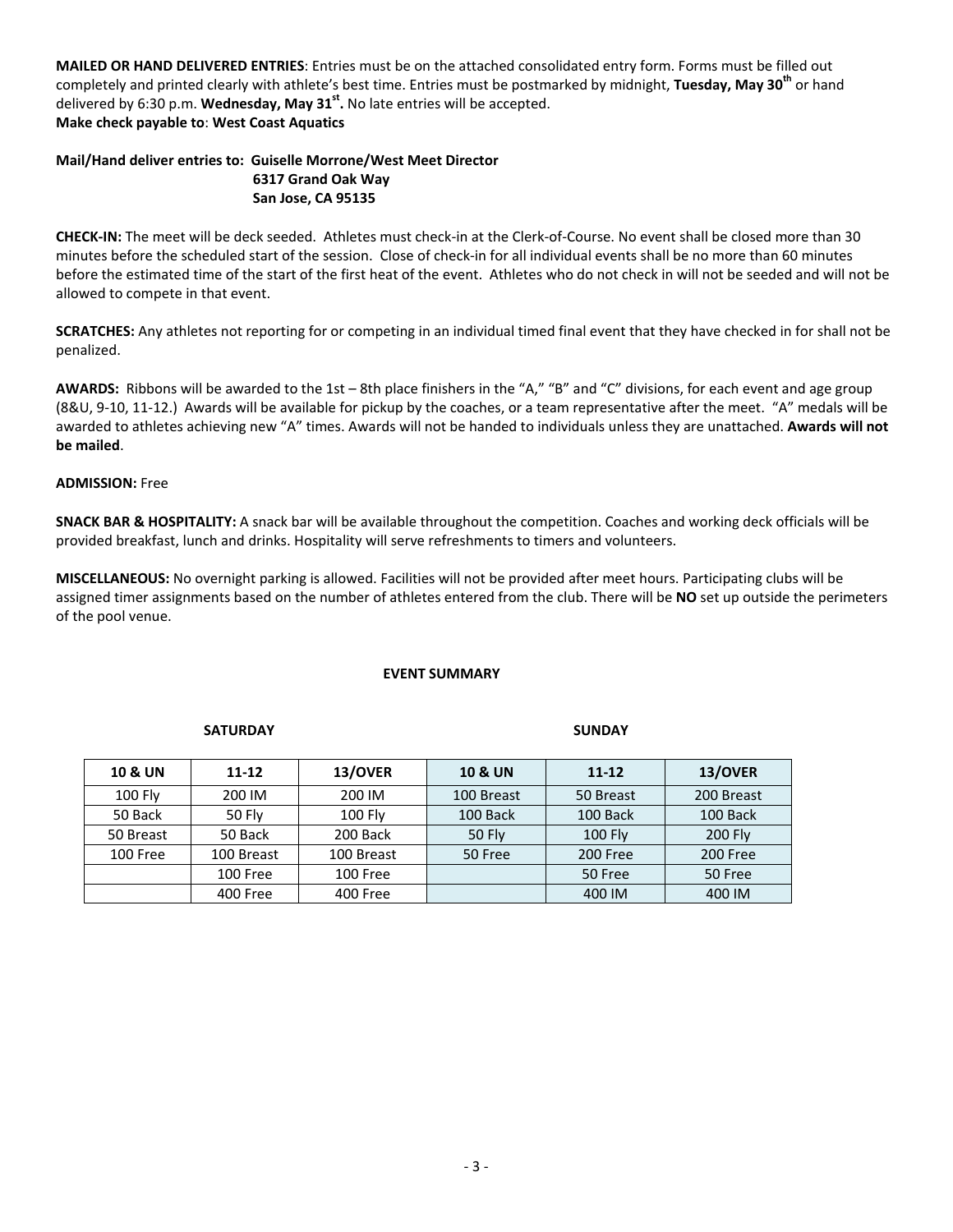| Saturday, June 10 |                      |        | Sunday, June 11 |                      |        |
|-------------------|----------------------|--------|-----------------|----------------------|--------|
| Event #           | Event                | Event# | Event#          | Event                | Event# |
| 1                 | 13 & Over 200 IM     | 2      | 33              | 13 & Over 200 Breast | 34     |
| 3                 | 11-12 200 IM         | 4      | 35              | 11-12 50 Breast      | 36     |
| 5                 | 10 & UN 100 Fly      | 6      | 37              | 10 & UN 100 Breast   | 38     |
| 7                 | 13 & Over 100 Fly    | 8      | 39              | 13 & Over 100 Back   | 40     |
| 9                 | 11-12 50 Flv         | 10     | 41              | 11-12 100 Back       | 42     |
| 11                | 10 & UN 50 Back      | 12     | 43              | 10 & UN 100 Back     | 44     |
| 13                | 13 & Over 200 Back   | 14     | 45              | 13 & Over 200 Fly    | 46     |
| 15                | 11-12 50 Back        | 16     | 47              | 11-12 100 Fly        | 48     |
| 17                | 10 & UN 50 Breast    | 18     | 49              | 10 & UN 50 Fly       | 50     |
| 19                | 13 & Over 100 Breast | 20     | 51              | 13 & Over 200 Free   | 52     |
| 21                | 11-12 100 Breast     | 22     | 53              | 11-12 200 Free       | 54     |
| 23                | 10 & U 100 Free      | 24     | 55              | 10 & UN 50 Free      | 56     |
| 25                | 13 & Over 100 Free   | 26     | 57              | 13 & Over 50 Free    | 58     |
| 27                | 11-12 100 Free       | 28     | 59              | 11-12 50 Free        | 60     |
| 29                | 13 & Over 400 Free   | 30     | 61              | 13 & Over 400 IM     | 62     |
| 31                | 11-12 400 Free       | 32     | 63              | 11-12 400 IM         | 64     |

| Sunday, June 11 |                      |        |  |  |  |  |
|-----------------|----------------------|--------|--|--|--|--|
|                 |                      |        |  |  |  |  |
| Event#          | Event                | Event# |  |  |  |  |
| 33              | 13 & Over 200 Breast | 34     |  |  |  |  |
| 35              | 11-12 50 Breast      | 36     |  |  |  |  |
| 37              | 10 & UN 100 Breast   | 38     |  |  |  |  |
| 39              | 13 & Over 100 Back   | 40     |  |  |  |  |
| 41              | 11-12 100 Back       | 42     |  |  |  |  |
| 43              | 10 & UN 100 Back     | 44     |  |  |  |  |
| 45              | 13 & Over 200 Fly    | 46     |  |  |  |  |
| 47              | 11-12 100 Fly        | 48     |  |  |  |  |
| 49              | 10 & UN 50 Fly       | 50     |  |  |  |  |
| 51              | 13 & Over 200 Free   | 52     |  |  |  |  |
| 53              | 11-12 200 Free       | 54     |  |  |  |  |
| 55              | 10 & UN 50 Free      | 56     |  |  |  |  |
| 57              | 13 & Over 50 Free    | 58     |  |  |  |  |
| 59              | 11-12 50 Free        | 60     |  |  |  |  |
| 61              | 13 & Over 400 IM     | 62     |  |  |  |  |
| 63              | 11-12 400 IM         | 64     |  |  |  |  |

**\* Athletes entering the 13 & Over and 11-12 400 IM must provide their own timers**.

**\*\* Athletes entering the 13 & Over and 11-12 400 Free must provide their own timers.**

**Use the following URL to find the time standards: <http://www.pacswim.org/swim-meet-times/standards>**